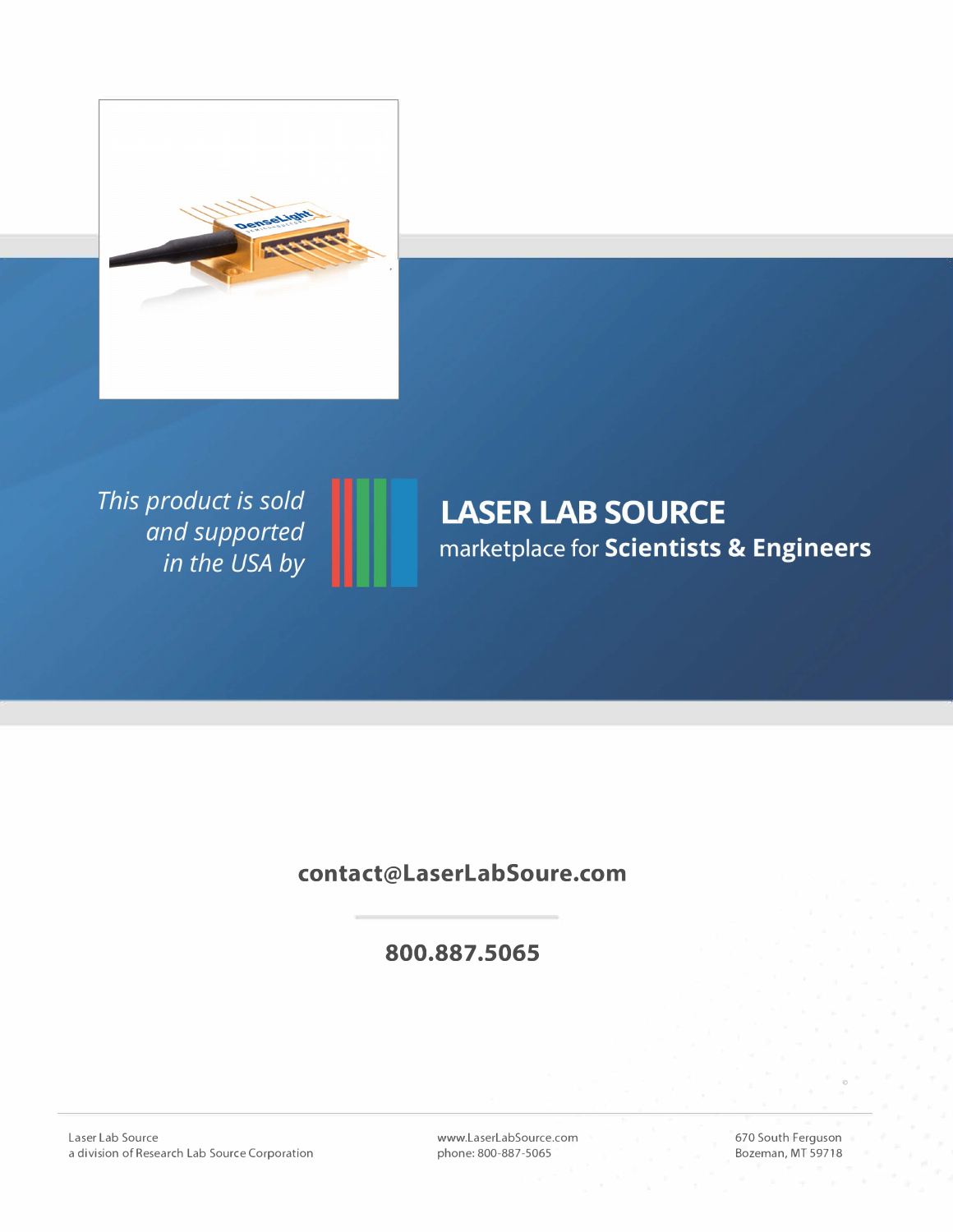

DENSELIGHT SEMICONDUCTORS PTE. LTD. 6 Changi North St. 2, S498831 SINGAPORE Tel: (65) 64154488 Fax: (65) 64157988 www.denselight.com

# SPECIFICATIONS

# 1550 nm Superluminescent LED

# DL-CS5103A

DenseLight Semiconductors reserves the right to make product design or specifications changes without notice.

Rev D DL-CS5103A March 1, 2011 1/5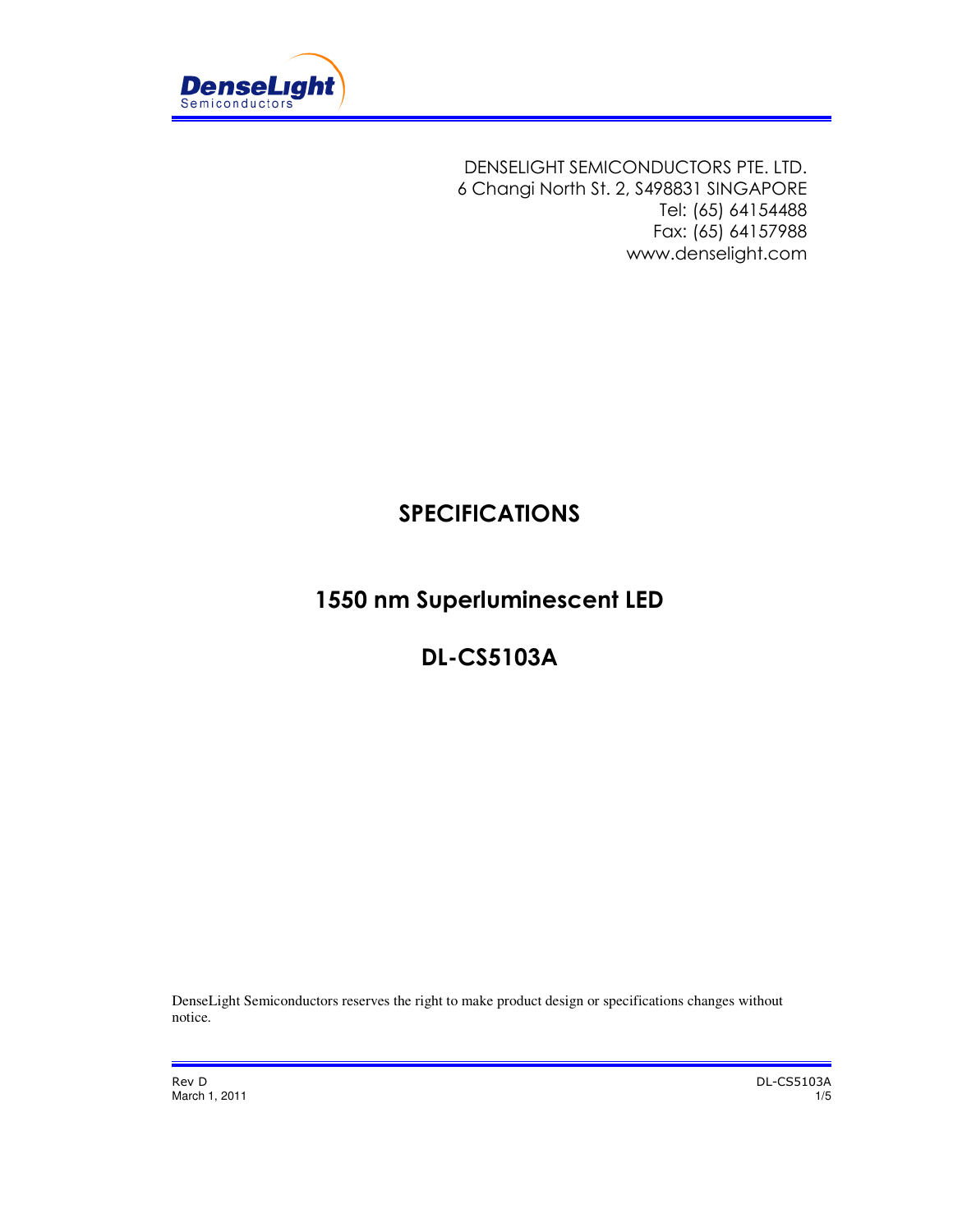

## **A. PRODUCT DESCRIPTION**

The DenseLight DL-CS5103A series is a broadband SLED that operates in a true inherent superluminescent mode. This superluminescent property generates broader band at higher drive currents in contrast to other conventional SLEDs which are ASE-based, where high drive tends to give narrower band. Its low coherence reduces Rayleigh backscattering noise. Coupled with high power and large spectral width, it offsets photoreceiver noise and improves spatial resolution (in OCT) and measurand sensitivity (in sensors). The SLED is available in 14-pin BTF package. It is compliance with the requirements of Bellcore Document GR-468-CORE.

Enabled by DensePIC<sup>TM</sup> spread spectra bandgap engineering technology, future generations of DenseLight SLEDs promise higher chip powers (up to 50mW possible), and broader spectral bands (beyond 120nm). Higher levels of integration may feature integrated SLEDs with phase modulators, optical couplers and photodetectors into a complete optical sensor chipset.

For responsive prototyping enquiries please email: info@denselight.com

#### **B. FEATURES**

- Ex-fiber output power of >10mW
- 3dB bandwidth of >35nm
- Typical spectral modulation of 0.15dB
- 14-pin BTF package
- Single mode fiber

#### **C. APPLICATIONS**

- Fiber Optic Gyroscope
- Optical Test Instrument
- Fiber Optic Sensors
- Fiber Optic Communications
- Optical Coherence Tomography
- Biomedical Imaging Device
- Clinical Healing Equipment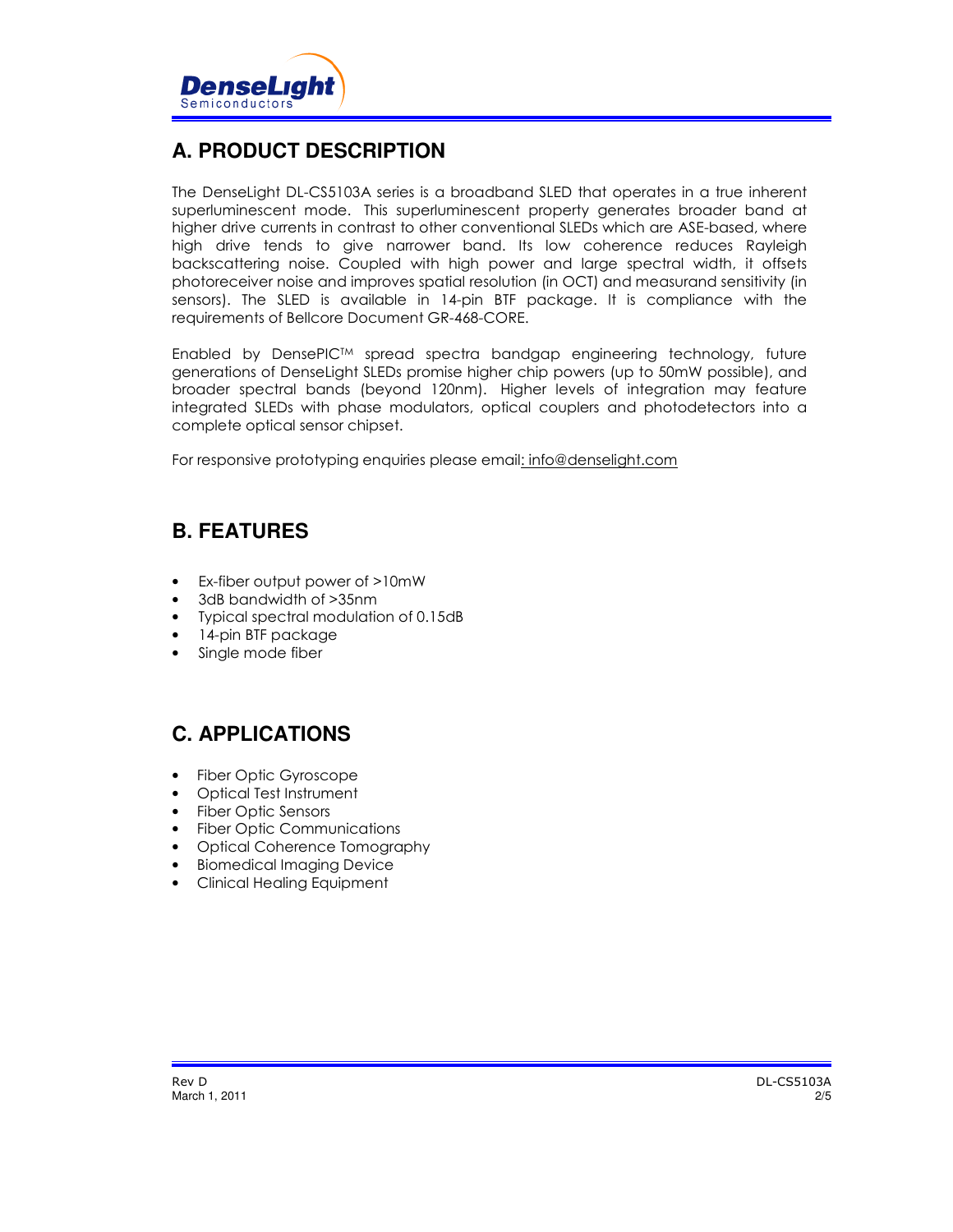

## **D. ABSOLUTE MAXIMUM RATINGS**

| Parameter                      | Symbol            | Condition           | Min   | Max | Unit            |
|--------------------------------|-------------------|---------------------|-------|-----|-----------------|
| Reverse voltage                | $V_{R}$           |                     |       | 2   | $\vee$          |
| Forward current                | IF                |                     |       | 350 | mA              |
| Forward voltage                | $V_F$             | lop                 |       | 2.5 | V               |
| Case temperature               | Tс                | $\log$              | $-40$ | 70  | $^{\circ}C$     |
| SLED temperature <sup>1</sup>  | <b>T</b> SLED     | $\log$              | 0     | 70  | $\rm ^{\circ}C$ |
| Thermoelectric cooler voltage  | V <sub>TFC</sub>  |                     |       | 3.0 | V               |
| Thermoelectric cooler current  | <b>ITEC</b>       |                     |       | 1.8 | $\overline{A}$  |
| Storage temperature            | $T_{\text{stg}}$  | Unbiased            | $-40$ | 85  | $^{\circ}C$     |
| Storage humidity               |                   |                     | 5     | 85  | %RH             |
| Electro static discharge (ESD) | <b>VESD</b>       | Human body<br>model |       | 500 | V               |
| Lead soldering temperature     | Stemp             |                     |       | 260 | $^{\circ}C$     |
| Lead soldering time            | S <sub>time</sub> |                     |       | 10  | sec             |

# **E. SPECIFICATIONS (TSLED = 25** °**C)**

| Parameter                     | Symbol                   | Condition   | Min  | Typ  | Max  | Unit            |
|-------------------------------|--------------------------|-------------|------|------|------|-----------------|
| Operating current             | lop                      |             |      |      | 300  | mA              |
| Forward voltage               | $\mathsf{V}_\mathsf{F}$  | lop         |      |      | 2    | V               |
| Power in SMF                  | $P_{\odot}$              | $I_{OD}$    | 10   |      |      | mW              |
| Central wavelength            | λ                        | lop         | 1530 | 1550 | 1570 | nm              |
| <b>Bandwidth</b>              | <b>B</b> <sub>FWHM</sub> | lop         | 35   |      |      | nm              |
| Spectrum modulation           | R                        | lop         |      | 0.15 | 0.35 | $\overline{AB}$ |
| Thermistor resistance         | $R_{\text{therm}}$       | $T = 25 °C$ | 9.5  | 10   | 10.5 | $k\Omega$       |
| Thermoelectric cooler voltage | V <sub>TFC</sub>         | lop         |      |      | 2.5  | V               |
| Thermoelectric cooler current | <b>ITEC</b>              | lop         |      |      | 1.1  | A               |

1 TSLED is monitored by internal thermistor with external pin out.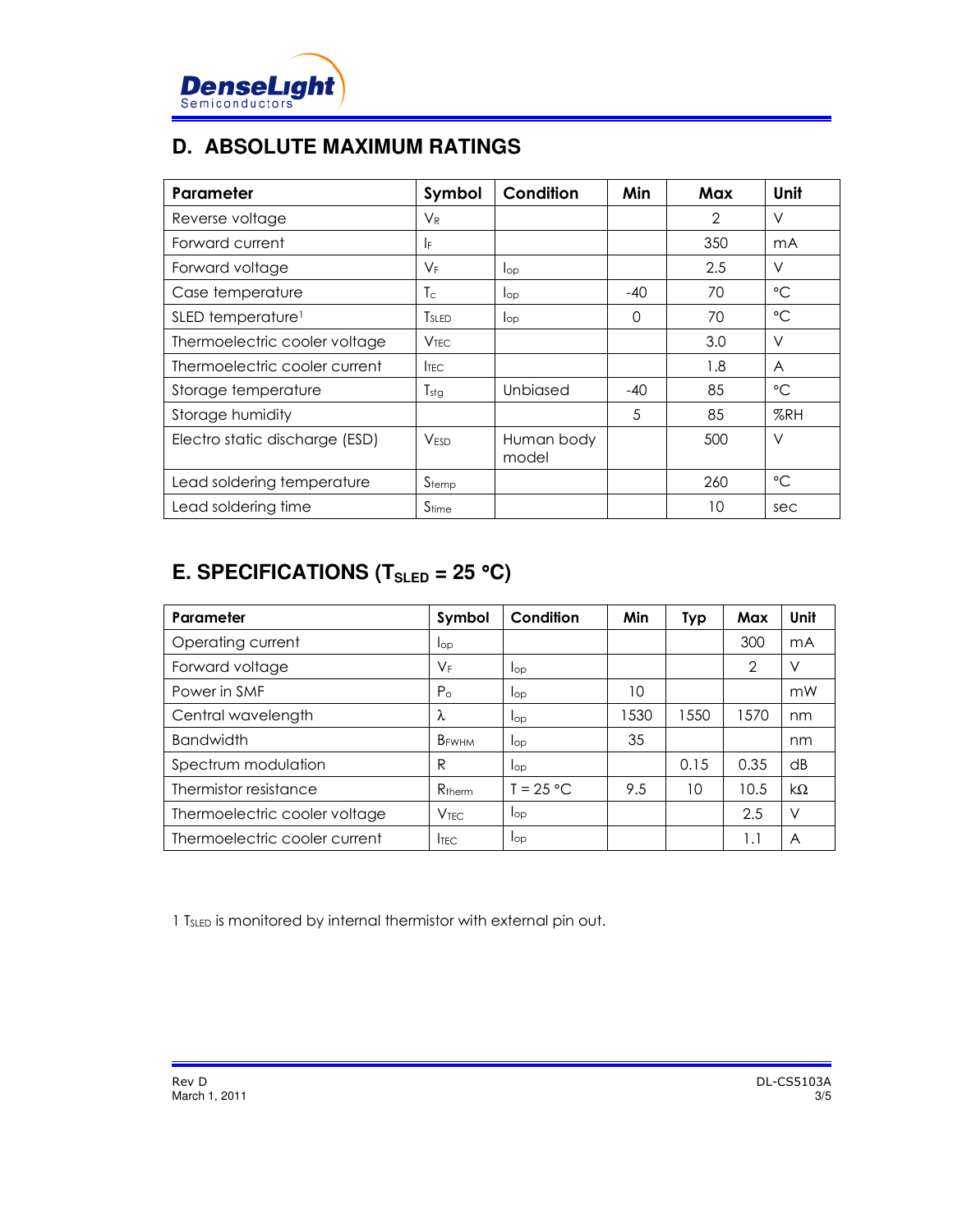

# **F. PACKAGE**

#### BTF package

| Part                 | <b>Description</b> |
|----------------------|--------------------|
| Package type         | <b>BTF</b>         |
| Fiber:               | <b>SMF-28</b>      |
| <b>MFD</b>           | 10µm               |
| Cladding diameter    | 125µm              |
| Coating diameter     | $245 \mu m$        |
| Jacket               | 900µm loose tube   |
| Fiber pigtail length | l m                |
| Fiber bending radius | $>40$ mm           |
| Connector            | FC/APC             |
| Dimensions           | See figure         |



| Pin Assignment          |                    |
|-------------------------|--------------------|
| 1                       | TEC+               |
| $\overline{2}$          | THERMISTOR         |
| $\overline{\mathbf{3}}$ |                    |
| 4                       |                    |
| 5                       | <b>THE RMISTOR</b> |
| 6                       |                    |
|                         |                    |
| 8                       |                    |
| 9                       |                    |
| 10                      | SLED ANODE +       |
| 11                      | SLED CATHODE -     |
| 12                      |                    |
| 13                      | CASE               |
| 14                      | TEC-               |
|                         |                    |